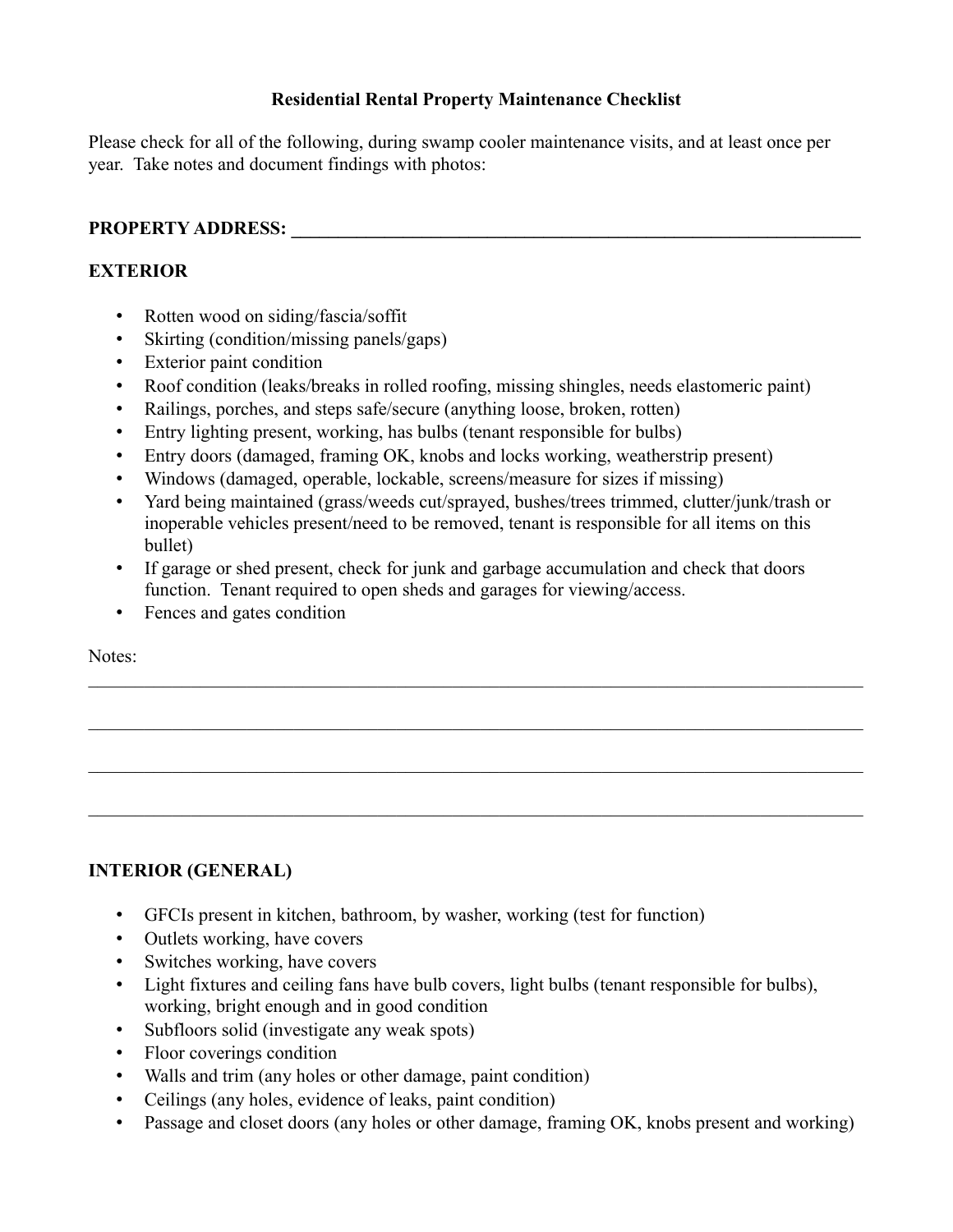- Cleanliness (sanitary condition, bugs/roaches/rodents or excessive junk/clutter present/need to be removed, fire egresses are accessible, tenant is responsible for all items on this bullet)
- Smoke detectors (one in each bedroom and one in living room, have batteries (tenant to supply batteries), check function)
- CO detector (if gas furnace, one required in living room or hallway, plugged in or has batteries (tenant to supply batteries), check function)
- Window coverings (on which windows, type, do they belong to tenant or landlord, condition)

Notes:

# **INTERIOR KITCHEN**

- Tenant is responsible for all kitchen cleaning, including appliances
- Range (burners work, oven works, knobs or racks missing, clean, range hood light/fan works and clean screens)
- Fridge (works, not overloaded/inside air vents not blocked, clean dust and debris from under/back/coils)
- Cabinets (any bugs or rodents, firmly attached to walls, damage)
- Sink (damage, faucet condition, caulked as needed, leaks underneath, drains work)
- Countertops (damage)

Notes:

### **INTERIOR BATHROOMS**

- Toilet (damage to tank, base, or seat, leaks, test flush and fill good)
- Sink/vanity (damage to sink, cabinet, countertop, or mirror/medicine cabinet, leaks underneath, faucet condition, drains work, caulk as needed)

 $\_$  , and the set of the set of the set of the set of the set of the set of the set of the set of the set of the set of the set of the set of the set of the set of the set of the set of the set of the set of the set of th

- Bathtub/shower (damage to surfaces, shower head works, drain works, leaks in wall due to trim and valve and handles age/condition)
- Exhaust fan (needed unless there is a window, check function)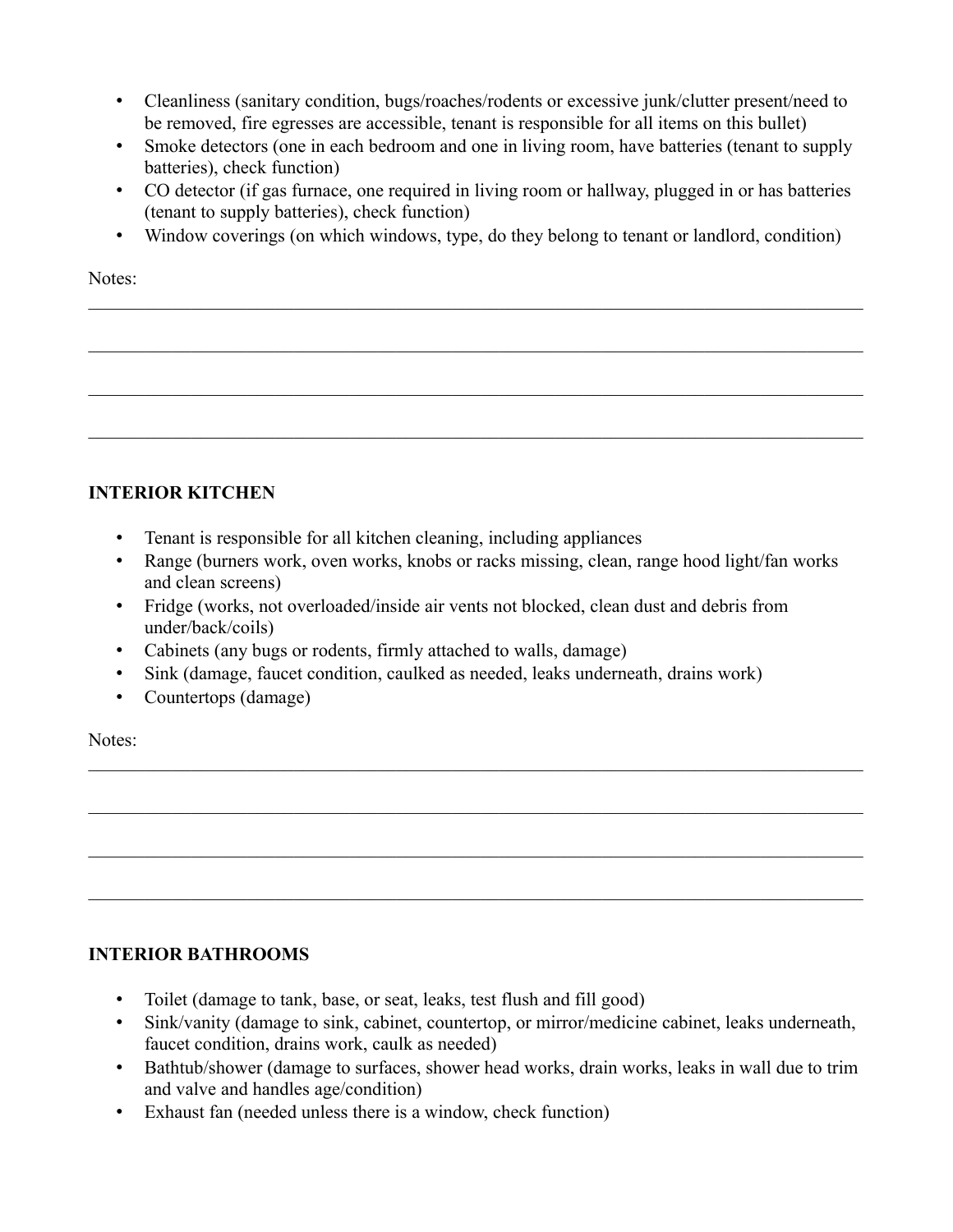• Towel bars/rings/toilet paper holder (damaged, missing, if needed – bar lengths/sizes?)

Notes:

# **LAUNDRY**

- If washer and dryer present, ask tenant if they are "theirs or ours" and if working
- Dryer (check/test lint vent line for blockage)
- Washer (check for leaks)

Notes:

### **MECHANICALS**

- Tenant is responsible for all heater and AC filter cleaning/replacement and dust cleaning
- Water heater (type, gallons, age/date, examine exterior condition, leaks, perform flush and fill)

 $\_$  , and the set of the set of the set of the set of the set of the set of the set of the set of the set of the set of the set of the set of the set of the set of the set of the set of the set of the set of the set of th

- Furnace (check that interior is clean, filter is present and clean, operating properly)
- Wall heaters (gas or electric, clean dust off surfaces, check for function)
- Evaporative swamp cooler (perform seasonal maintenance)
- Air conditioners (check filter/grilles, check for function)
- Thermostats/controls (check for function)
- Electrical panel (breakers OK, any loose live wires)
- Any gas, water, or sewer pipe/line leaks evident inside or under house

Notes: